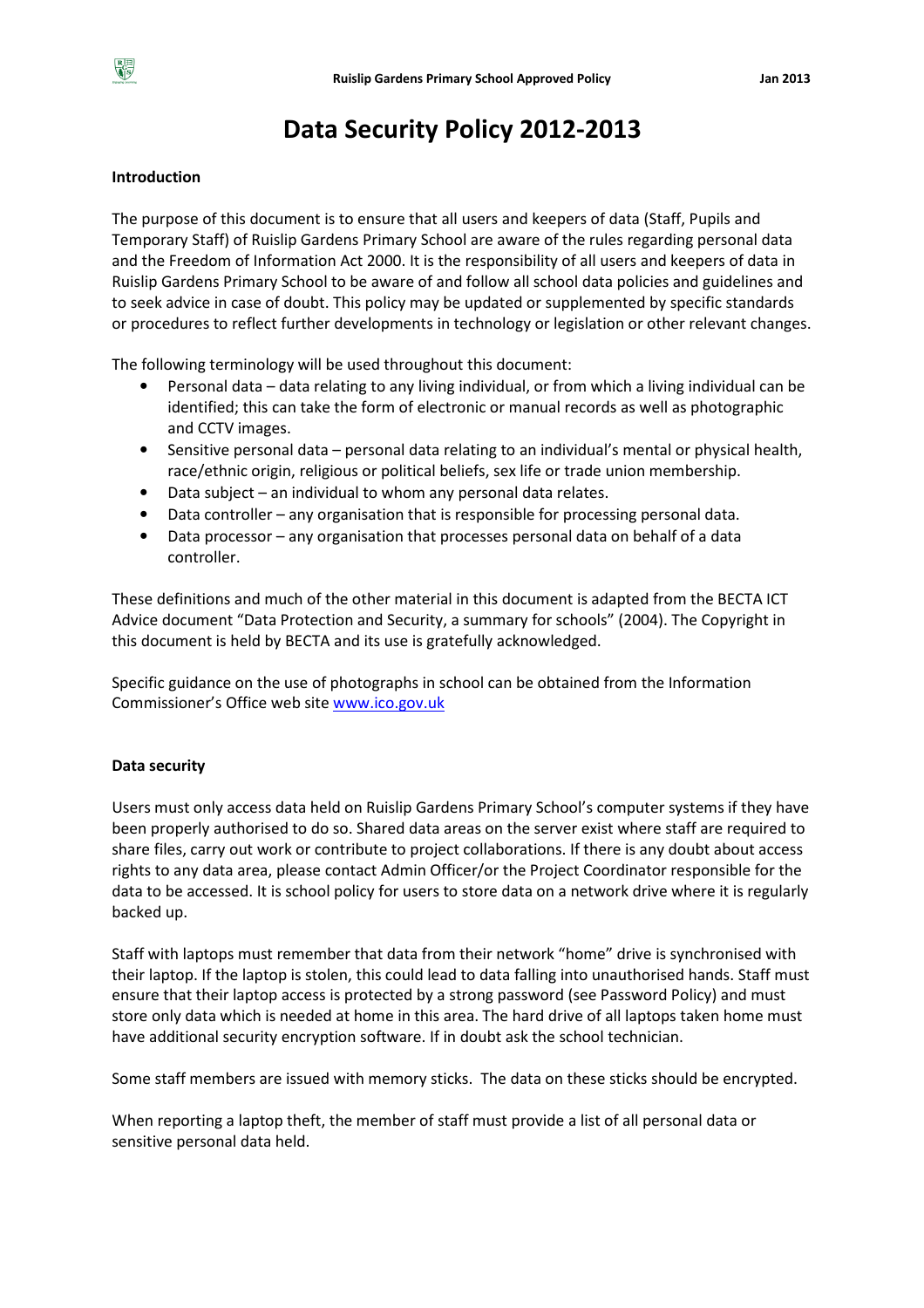Under no circumstances should any user disclose personal or other confidential information held on computer to unauthorised persons. The unauthorised access to and/or unauthorised modification of data is a criminal offence under the Computers' Misuse Act 1990.

In particular, no person may use the school SIMS system or any other central database, to extract data via a report or by hand, using electronic means, photographic means or paper and then use the data or allow it to be used away from the school premises without the express consent of the Head Teacher. This applies even if the person is authorised to view the data in school.

Staff should note that all data and correspondence, including e-mail messages, held by Ruislip Gardens Primary School (including that on school laptops) may be provided to a data audit, internal or external, in the event of an audit access request.

### Email

Ruislip Gardens Primary School issues email addresses to all staff. Staff addresses follow a predictable pattern. This is a requirement of the Hillingdongrid Email system. The email user must be consulted before their email address is passed on to anyone else.

The children also have email addresses allocated although only Y3, Y4, Y5 and Y6 are made aware of this.

### School Website

Ruislip Gardens Primary School has a website which is used to pass on information to parents and others in the wider community.

The School will endeavour to follow the guidance from the BECTA document:

"A school web site should take care to protect the identity of pupils: where a child's image appears, the name should not, and vice versa.

Parental permission should be obtained before using and images of pupils on the website. If a school collects personal data in any form via its website this may be subject to data protection legislation; a clear and detailed privacy statement should be prominently displayed on the site stating how the information will be used.

Schools should also take care to protect intellectual property on their site and should not provide any information which could breach copyright law."

#### Disposal

Ruislip Gardens Primary School network uses central data storage for all information and User files.

Data is not stored on desktop or tower PCs. When these PCs are disposed of, the discs will be security-erased.

Staff laptops synchronise with the school network and so may store sensitive data on the hard disk. When laptops are disposed of, the disks will be securely erased or physically destroyed.

It is the responsibility of the user to ensure that copies of any personal files are obtained before the laptop is handed back to the school for disposal or reuse.

File servers will be disposed of via an organisation which can securely erase the disks, or else the disks will be physically destroyed.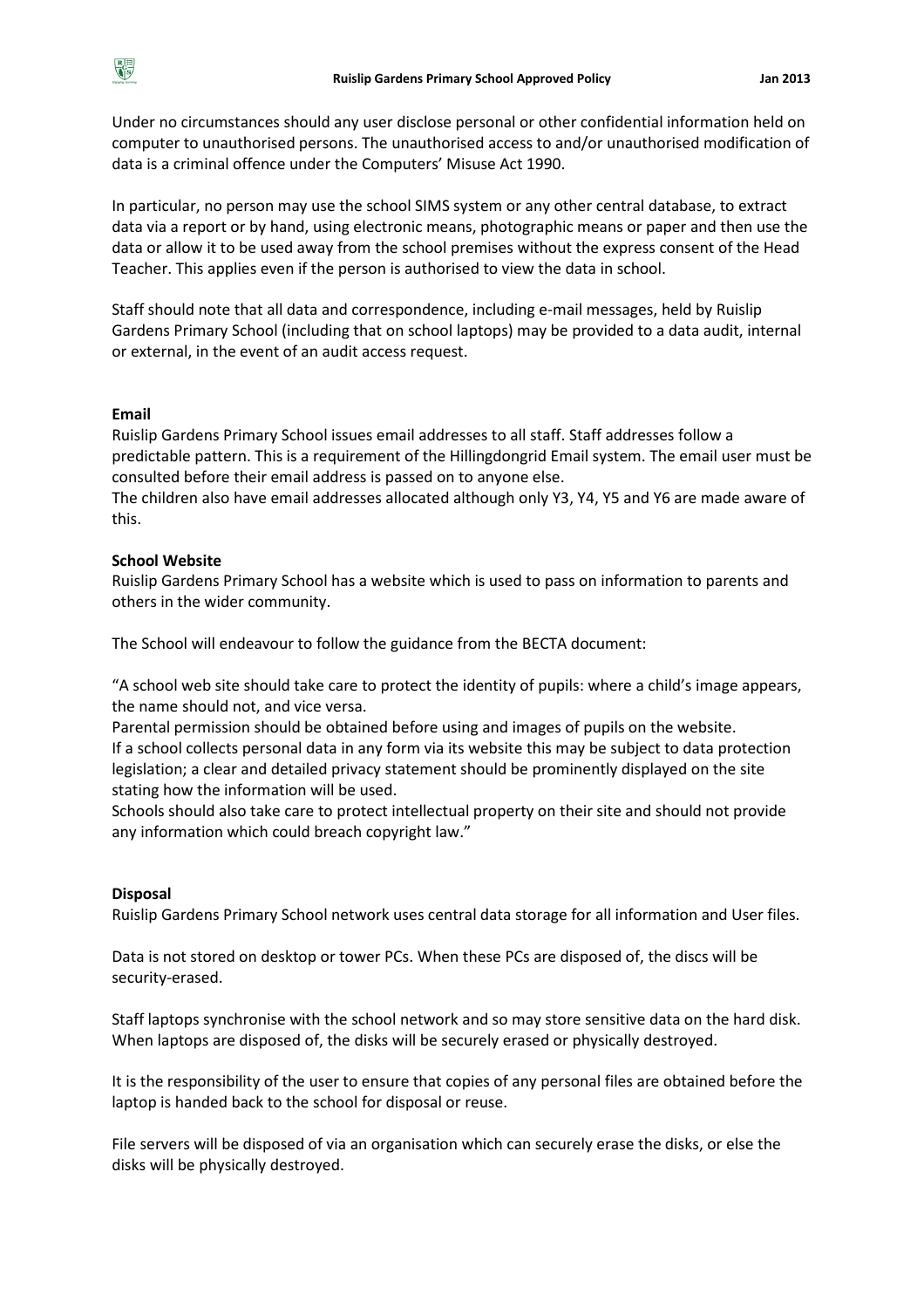# Staff from External Agencies

Staff from external agencies, may be given access to the school network and to appropriate data held in it. Such persons must be identified (preferably in writing) in advance and must carry and wear an appropriate employee identification badge.

Access will only be given to those areas which are appropriate to the work of that person in school and will be controlled by network and application passwords. The person will be required to process this data only in accordance with their own terms of employment and will be forbidden from removing data from the system without authorisation from their employer and the Head teacher of the school.

## Legal Responsibilities

## Requirements

Ruislip Gardens Primary School conforms to the requirements of the Data Protection Act (1998) and the Freedom of Information Act (2000).

# Storage of Data

The fifth principle of the 1998 Act states that "Personal data processed for any purpose or purposes shall not be kept for longer than is necessary for that purpose or purposes." The guidance suggests that:

- Finance Data should be kept for 6 years or as laid down by Local Authority Financial Regulations.
- Pupil and Staff Data should be kept for 7 years, after which a school might not be required to provide exam results or references. In practice, core data archived by the SIMS system may be kept for longer than this, depending on the recommended configuration of the system.

# Updates to this Policy

In the light of changes in the business, technology, legislation or relevant standards it may be necessary to update this policy from time to time. Notification to all staff will be made when updates are available.

# Disciplinary and related action

Ruislip Gardens Primary School wishes to promote the highest standards in relation to good practice and security in the use of data. Consequently it expects and supports the integrity of its staff. In exceptional circumstances, where there are reasonable grounds to suspect that an employee has committed a serious criminal offence, the police will be informed and a criminal prosecution may follow.

## Password Policy

Access to the School Network and to data stored on it is controlled by a school password. Special database programs, such as the SIMS system, have separate access controls in addition to this.

User names and passwords must never be communicated to any other person, nor should any person log in to the network for another person. This could result in unauthorised access to information.

Network passwords must:

- be at least 6 characters in length.
- contain a mixture or letters and numbers.